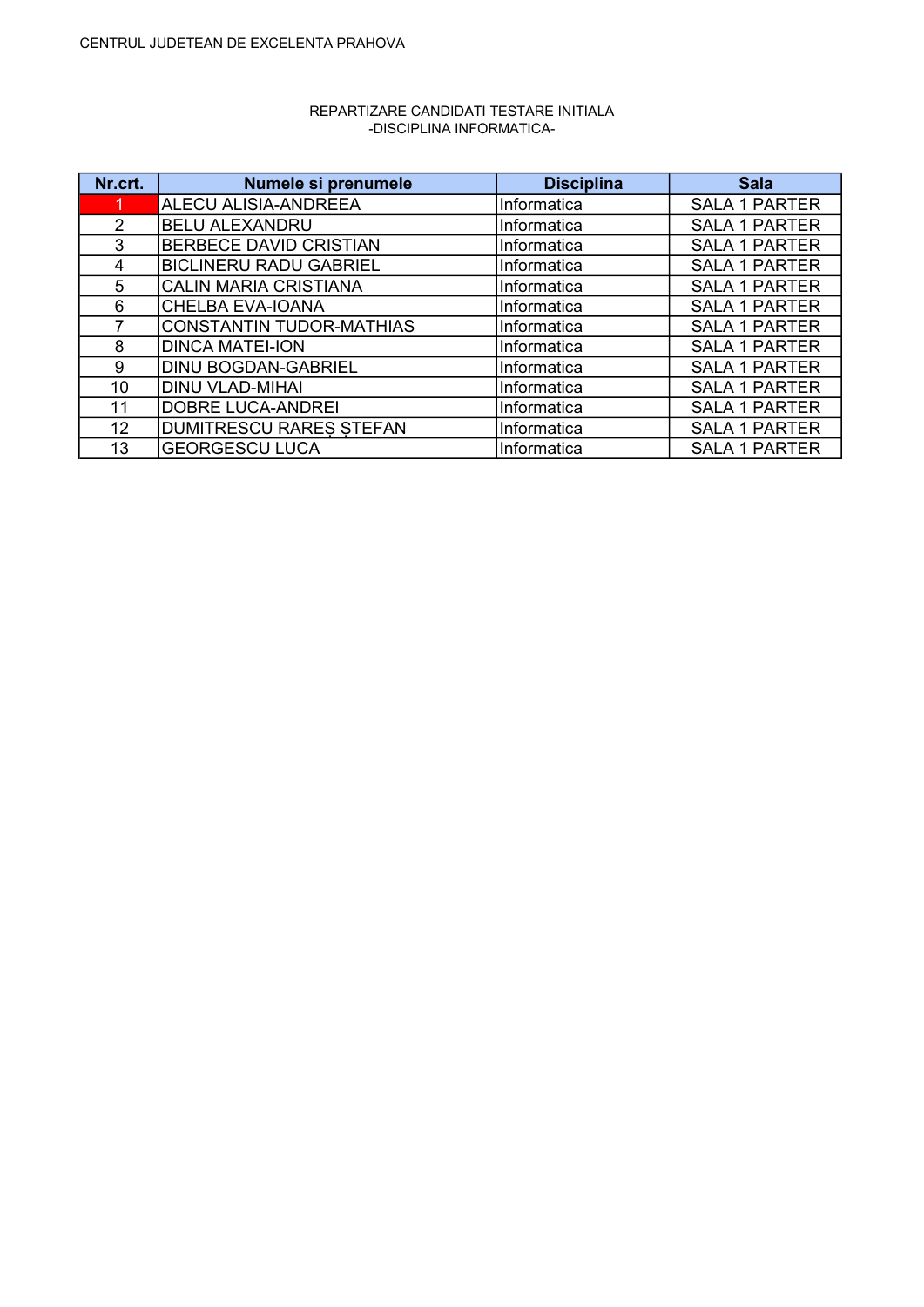| Nr.crt.       | Numele si prenumele           | <b>Disciplina</b> | <b>Sala</b>          |
|---------------|-------------------------------|-------------------|----------------------|
|               | <b>IOANA GEORGE-CALIN</b>     | Informatica       | <b>SALA 2 PARTER</b> |
| $\mathcal{P}$ | <b>IOANA MIHNEA-VICTOR</b>    | Informatica       | <b>SALA 2 PARTER</b> |
| 3             | <b>IONITĂ CĂTĂLIN MIHAI</b>   | Informatica       | <b>SALA 2 PARTER</b> |
| 4             | KONONENKO MYKHAILO            | Informatica       | <b>SALA 2 PARTER</b> |
| 5             | LOGEANU ANDREI-RAZVAN         | Informatica       | <b>SALA 2 PARTER</b> |
| 6             | MOISESCU MATEI RADU ȘTEFAN    | Informatica       | <b>SALA 2 PARTER</b> |
|               | MUSAT SEBASTIAN GABRIEL       | Informatica       | <b>SALA 2 PARTER</b> |
| 8             | PANĂ EDUARD ANDREI            | Informatica       | <b>SALA 2 PARTER</b> |
| 9             | <b>PASCU IUSTIN-FILIP</b>     | Informatica       | <b>SALA 2 PARTER</b> |
| 10            | POPA DELIA-CĂTĂLINA           | Informatica       | <b>SALA 2 PARTER</b> |
| 11            | <b>POPESCU DAVID</b>          | Informatica       | <b>SALA 2 PARTER</b> |
| 12            | <b>RADU ALEXANDRU</b>         | Informatica       | <b>SALA 2 PARTER</b> |
| 13            | <b>RADU ALEXANDRU-TIMOTEI</b> | Informatica       | <b>SALA 2 PARTER</b> |

## REPARTIZARE CANDIDATI TESTARE INITIALA -DISCIPLINA INFORMATICA-